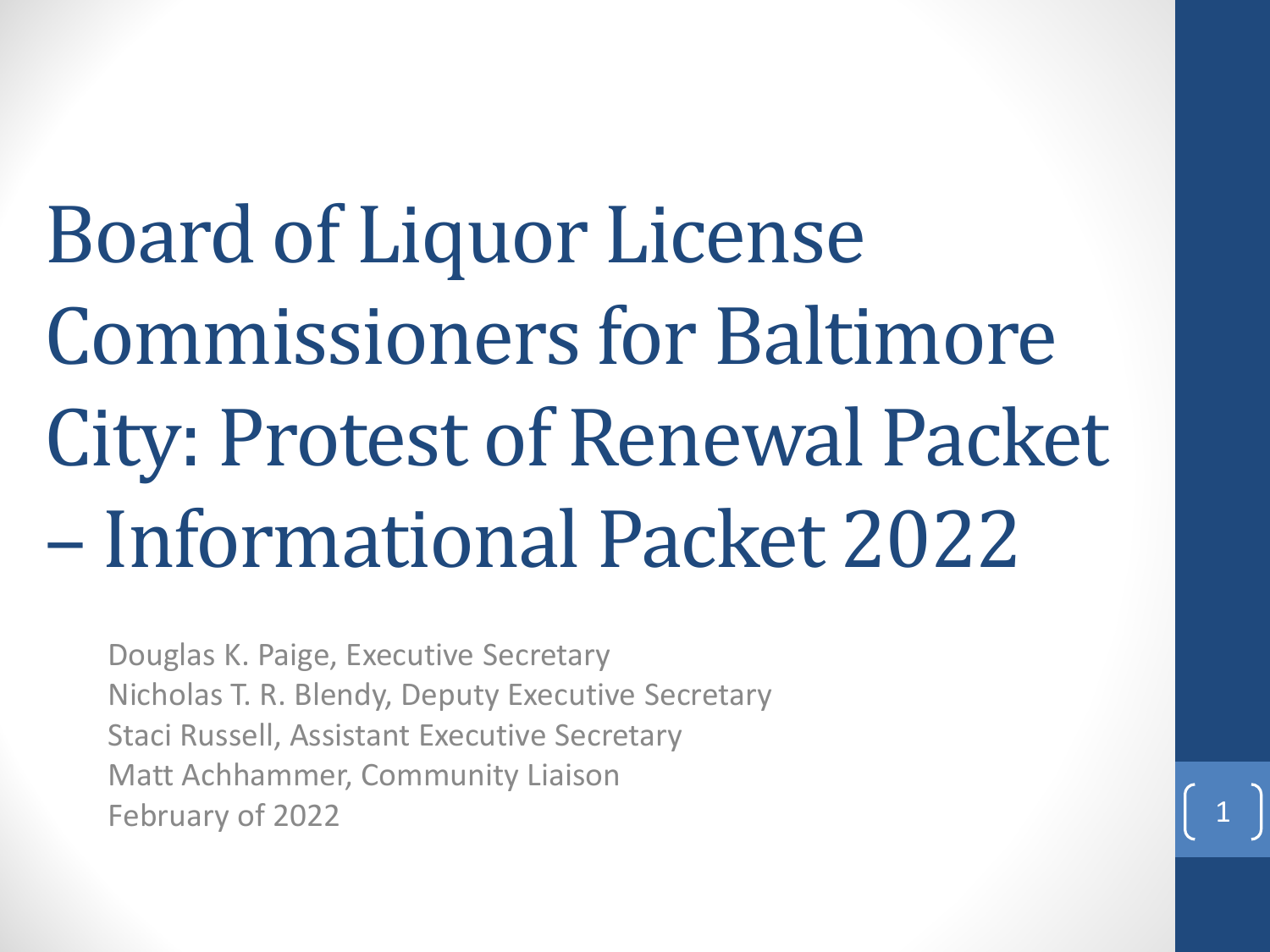### Outline of Protest of Renewal Packet

- •Applicable Law Protests of Renewal
- Board Based Protests of Renewal
- Community Based Protests of Renewal
- 2-Step Hearing Process
- Researching Licensed Establishments
- Reminder and Contract Information
- •Questions, Comments, etc. <sup>2</sup>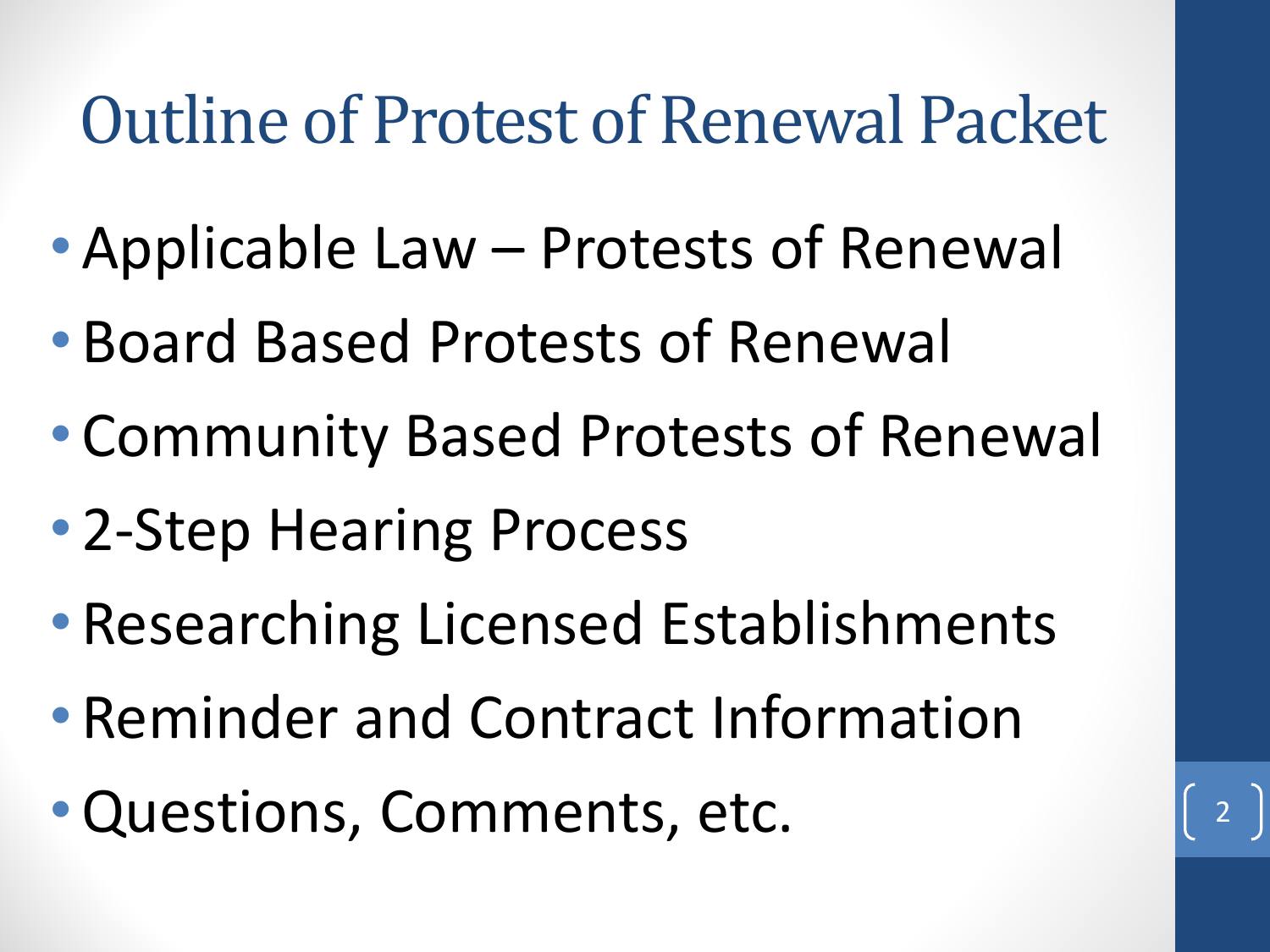# Applicable Law –Protests of Renewal • **Alc. Bev. Art. 4-406 – Protests**

- **(a) Authorized. --** A protest against a license renewal may be made by:
	- **(1)** at least 10 signatories who are:
		- **(i)** residents, commercial tenants who are not holders of or applicants for a license, or real estate owners; and
		- **(ii)** located in the immediate vicinity of the licensed premises; or
	- **(2)** the local licensing board on its own initiative.
- **(b) Hearing required. --**
	- **(1)** If a protest against renewing a license is filed at least 30 days before the license expires, the local licensing board may not approve the renewal without holding a hearing.
	- **(2)** The local licensing board shall hear and determine the protest in the same manner as it hears and determines an original application.

#### • **Alc. Bev. Art. 12-1805 – Limitations on Protests – Baltimore City Specific**

- To hear and determine a protest filed against a license renewal, the Board:
	- **(1)** shall consider only issues with respect to a specific complaint as to the operation of the licensed premises; and **(2)** may not consider zoning issues.

#### • **Alc. Bev. Art. 12–1804.1 –**

• When determining whether a license should be renewed and, if so, whether any conditions should be attached, the Board may consider the performance of the license holder for the 4-year period immediately before the date of the renewal application.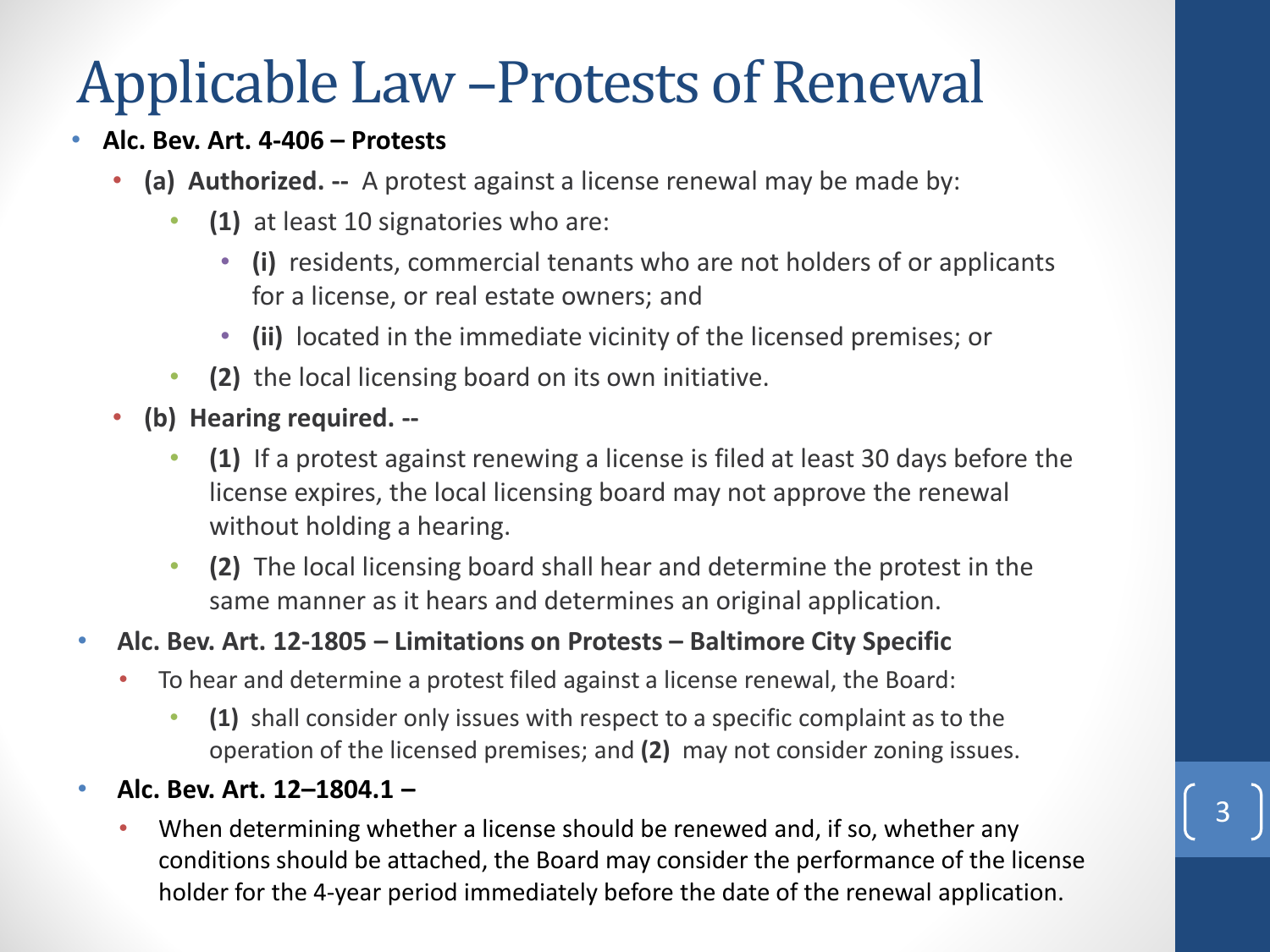# Board Based Protests: 3 Strikes

#### • **Board Initiated Protests**

• Starting in 2018, the Board used its authority under Alc. Bev. Art. 4- 406(a)(2) to initiate Protests of Renewal against licensed establishments that appeared before the Board on 3 separate occasions during the license year with at least 1 violation in each appearance.

#### • **Examples - Protest of Renewal for 2019**

- Using this authority the Board brought filed Protest of Renewal actions against the following licensees in 2019:
	- Club 2300, 2300 W. Baltimore St.
	- El Rincon Toncoleno, 422-26 S. Macon St.
	- Frederick Station Saloon, 4019 Frederick Ave.

#### • **Hearings and Results**

• On 4/18/2019, the Board held Protest of Renewal hearings on each of these cases and as a result the three licenses were renewed.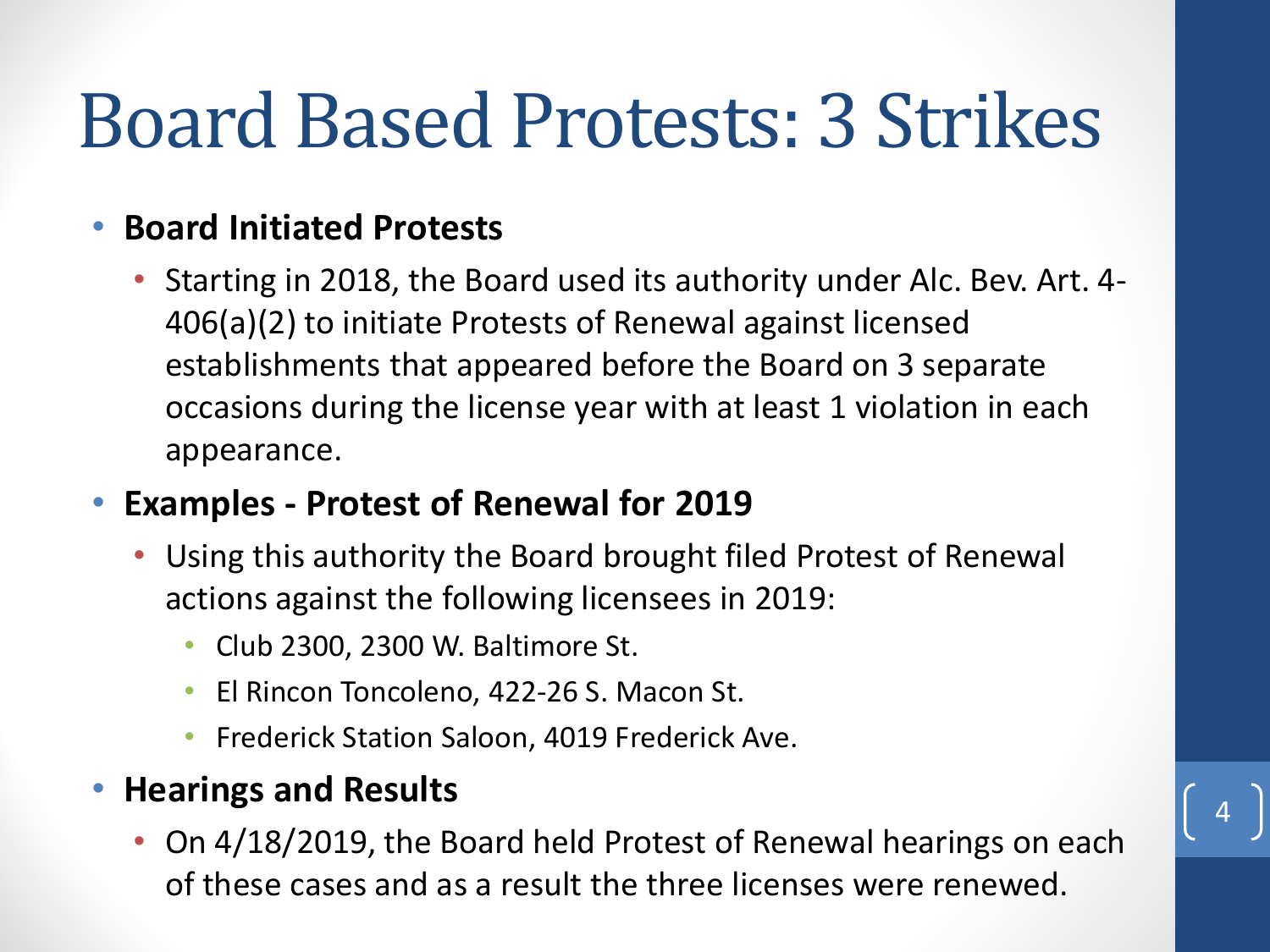## **Community Based Protests**:

### Common Issues with Protest cases

#### • **Filing Deadlines are NOT Negotiable**

- As per Alc. Bev. Art. 4-406(b)(1), a Protest of Renewal must be filed at least 30 days before a license expires. Licenses expire this year on April 30, 2022.
	- *The Protest must be received by the BLLC or if mailed be postmarked by March 31, 2022.*

#### • **10 signatories, means 10 signatures!**

• A protest of renewal will be automatically rejected unless at least 10 separate and distinct individuals sign the petition.

#### • **"Immediate Vicinity"**

- As per Alc. Bev. Art. 4-406(a)(1)(ii), the protestants must be "located in the immediate vicinity of the licensed premises"
	- Although the term "immediate vicinity" has not be clearly defined by the Courts, the Board reviews the address of each signatory to determine whether or not their location is reasonably within the "immediate vicinity" of the licensed establishment.
		- Difference between 2 blocks vs. 2 miles

#### • **"Specific Complaint" about licensed Establishment**

- To hear and determine a protest filed against a license renewal, the Board shall consider only specific incidents or bad acts that occurred during the previous license year (May 1, 2021 to April 30, 2022)
	- Example Conviction for a Sales to a Minor, BD7 Violation, Operating After Hours, etc**.**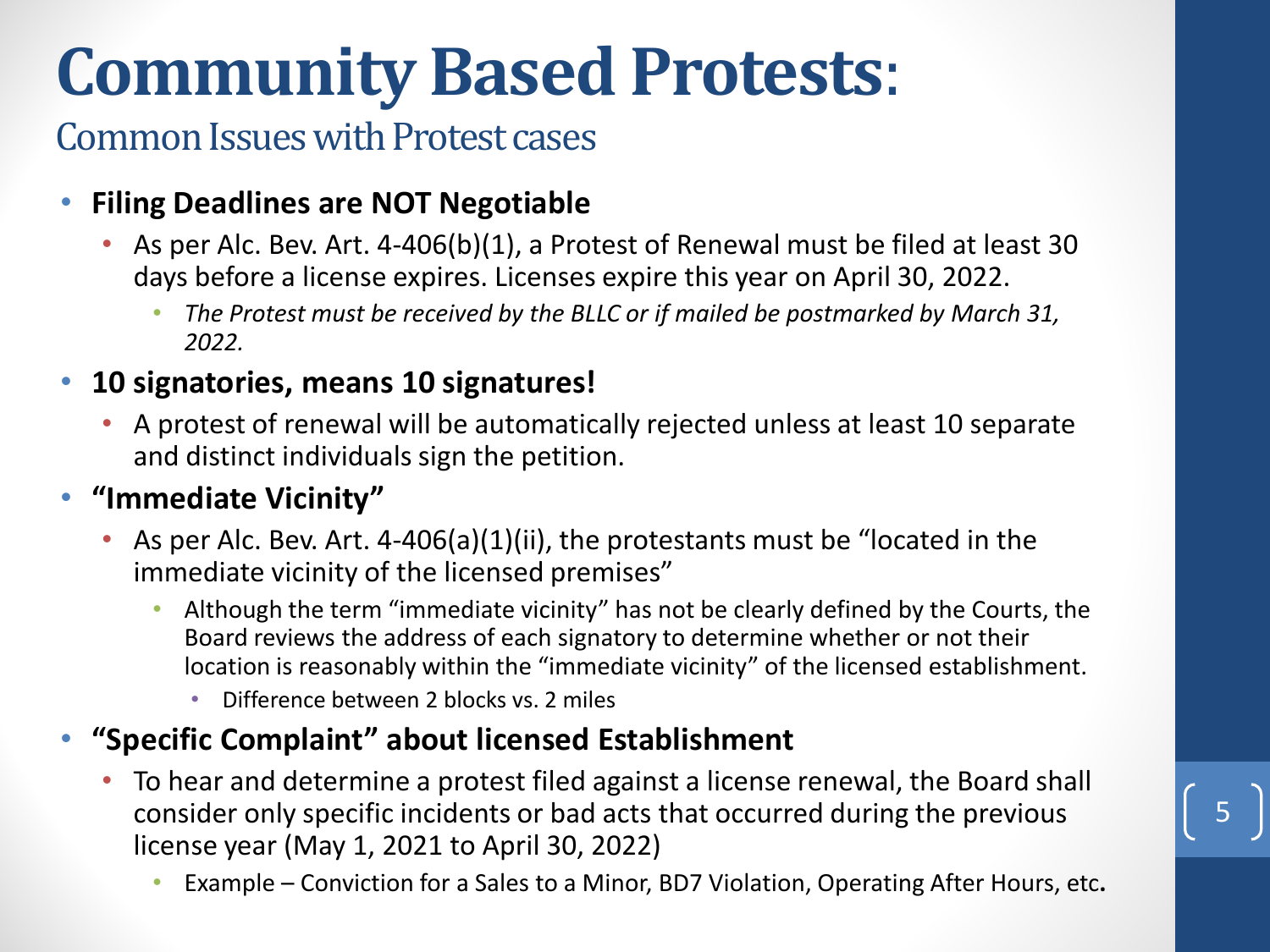# 2 Step Hearing Process

#### • **Step 1 - Specific Complaint Phase**

- Petitioners must meet the threshold of proving a "specific complaint" about the licensed establishment during the prior license year (May 1, 2021 to April 30, 2022)
	- Ex. Conviction for a Sales to a Minor, BD7 Violation, Operating After Hours, etc.
- If this threshold is met, then the Board considers whether or not the "specific complaint" and history of the establishment merits renewal or non-renewal
- **Step 2 - Determination of Revocation or Renewal Phase**
	- The Board must determine that there is "substantial evidence" entered into the record that merits non-renewal of a license.
	- What is "substantial evidence?"
		- It is not ONE factor, but a number of factors that lead the Board to conclude that the license should not be renewed. Examples include:
			- A number of sustained violations throughout the ownership of the current license holder
			- Sworn in-person testimony from community representatives regarding the establishment

- Letters from members of the community regarding the establishment
- 311 call record/911 call record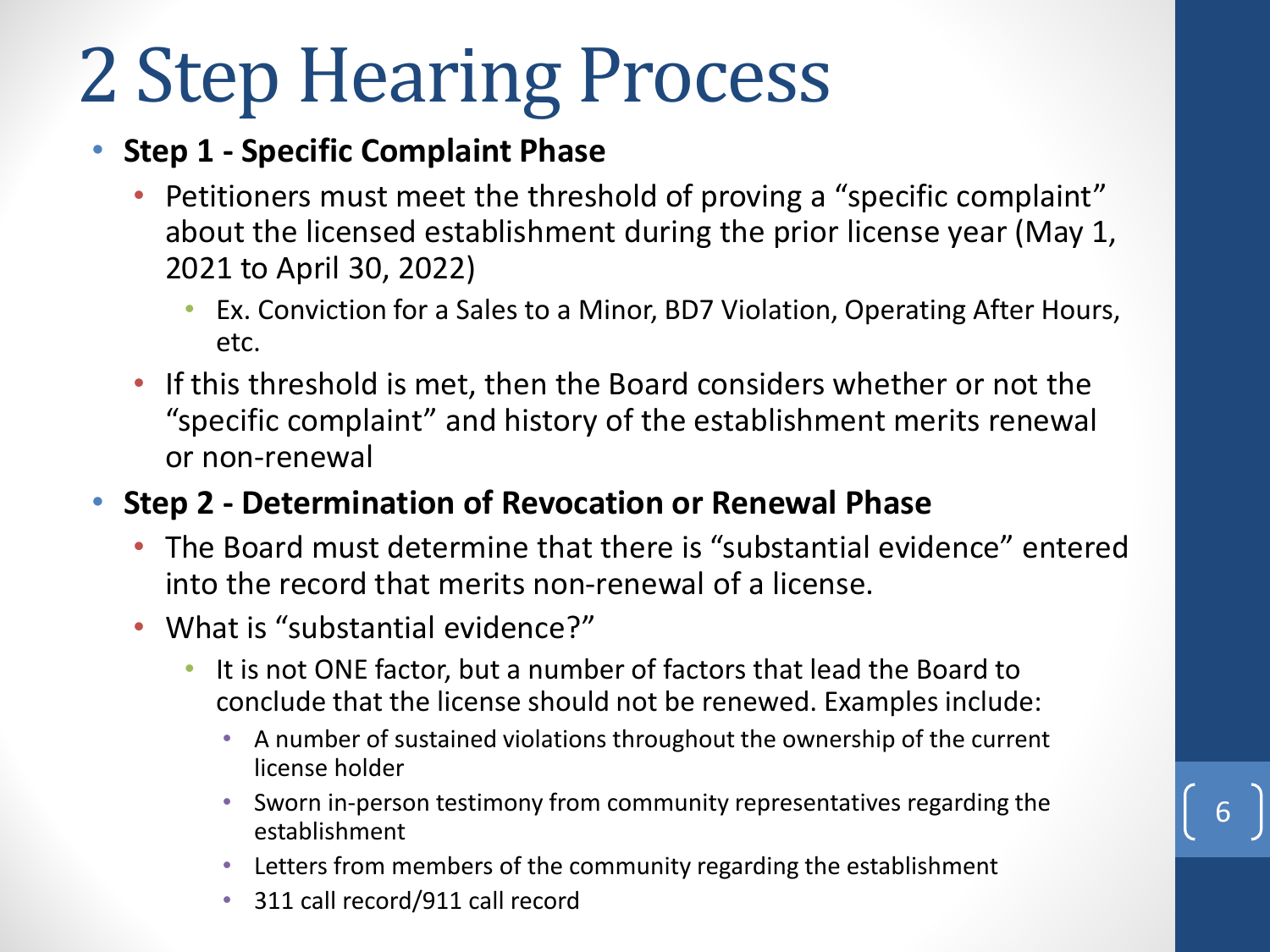# Research Information

- **To prepare for a Protest of Renewal you should first conduct research on a licensed establishment to determine its violation history. We here at the office are happy to assist you in this matter. There are many ways to do this:**
	- You can contact our offices at 410-396-4377 and speak with administrative staff who can help you with your inquiries
	- You can visit our on-line library at <https://llb.baltimorecity.gov/liquor-license-online-library> to review all of the public information regarding the establishment
	- You can visit our offices at 1 North Charles Street, Suite 1500, Baltimore, Maryland 21201 and ask to review a case file.